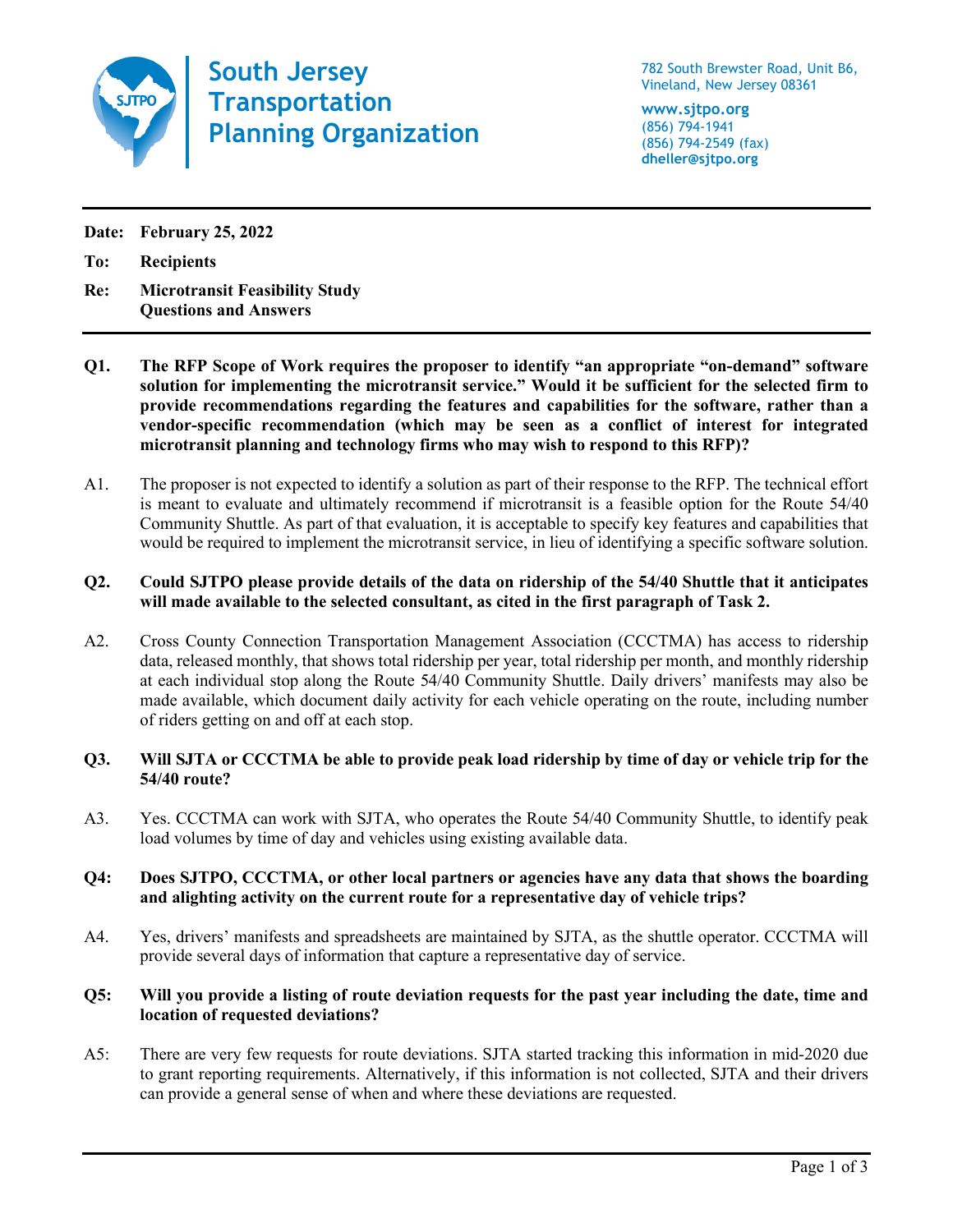

**Date: February 25, 2022 Re: Microtransit Feasibility Study Questions and Answers**

### **Q6: Does SJTPO, CCCTMA, or other local partners or agencies maintain an existing sidewalk inventory within the study area? If so, what file format is that dataset in?**

- A6: SJTPO has sidewalk and curb ramp presence data for all county routes in each county in the SJTPO region, as well as municipal roadways in the City of Vineland, which can be made available to the selected firm. The inventory is available as ArcGIS shapefiles. In addition, CCCTMA can provide GIS shapefiles and physical maps of sidewalk conditions in the areas of Buena Borough along the Route 54/40 Community Shuttle route. Otherwise, fieldwork and Google Street View may be adequate to determine pedestrian accessibility and safety conditions. CCCTMA can work with the selected firm to document these conditions based on knowledge of the area.
- **Q7: Could SJTPO please provide insight on the expected level of detail for the assessment of pedestrian accessibility to inform stop locations identified in Task 2? (i.e., Would the consultant be required to examine the availability of sidewalks or a more detailed analysis of ADA compliance and condition? What are the expectations for the geographic scope of the sidewalk assessment?)**
- **A7:** Much of the route that the Route 54/40 Community Shuttle travels on does not have sidewalks. As such, in most cases, an analysis should evaluate if a certain area is a suitable place to walk, stand, and/or board a bus. Sidewalk conditions should be assessed as to how well they serve existing and prospective riders of the Route 54/40 Community Shuttle, including those persons confined to a wheelchair or who use a cane, as well as those who do not require any mobility aids. SJTPO is also looking for an assessment on what areas would be appropriate to have a virtual stop. In areas where there are sidewalks, the consultant should document those locations and assess the suitability for people to walk or stand in each location. A "detailed analysis of ADA compliance" or detailed metrics assessing sidewalk conditions is not expected and is beyond the scope of this project.

### **Q8: Are sub-consultants required to complete and submit all forms and attachments independently or does the completion by the prime proposer alone suffice?**

**A8:** Upon successful negotiations with the consultant selected for this Microtransit Feasibility Study, the Prime Proposer will enter into a Subcontract Agreement with the South Jersey Transportation Authority (SJTA) on behalf of SJTPO. This agreement will be between SJTA and the Prime Proposer only, in no instance would the subconsultants enter an agreement with SJTA or SJTPO. Any and all oversight of subconsultants shall be the responsibility of the Prime Proposer. As such, it is reasonable to submit one set of all forms and attachments to SJTPO.

Please note that DBE/ESBE certificates should be submitted for any firms on the team who qualify as a DBE/ESBE firm, which may be applicable to both the prime and subconsultants.

**Q9: As we are preparing our response, we note that the RFP refers to the SJTPO Standard Contract Agreement Boilerplate (Exhibit J). Are you able to provide a copy of this for our review so we can prepare possible exceptions for consideration?**